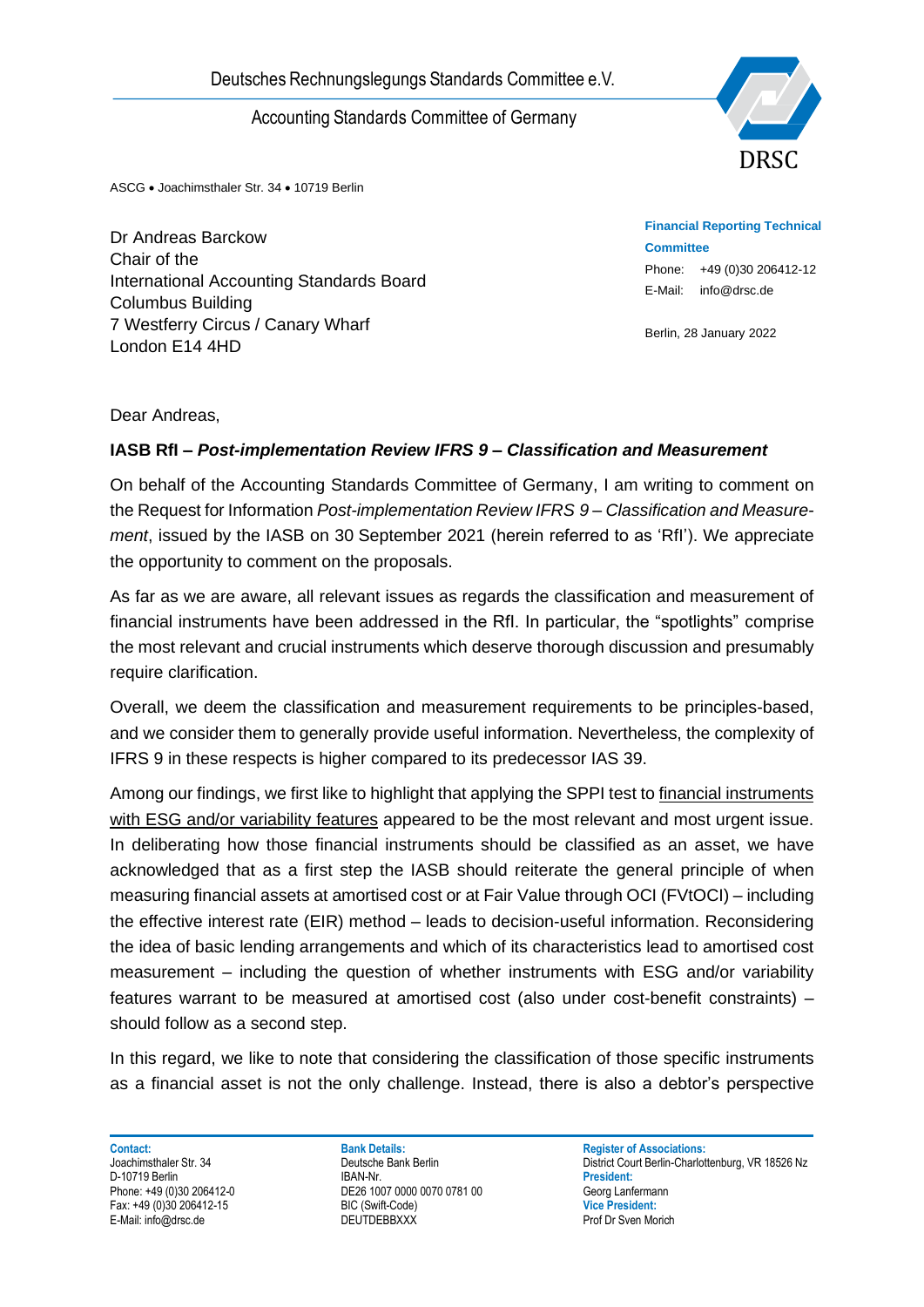

where those instruments are classified and measured as a financial liability, and where IFRS 9 has a different accounting model including potential separation of embedded derivatives.

ESG features in financial assets and liabilities are expected to be increasingly relevant, as they are expected to help transform economies to be more sustainable and resilient. Therefore, we suggest separating this issue from the PiR and making it an own project with high priority.

Secondly, we acknowledge that the issue of equity instruments at FVtOCI and the related "nonrecycling" of gains and losses is still considerable, as it has become even more relevant after the issuance of IFRS 9. We acknowledge that whether the current requirements are deemed appropriate or not depends on the specific business model and/or the investment strategy of an entity. The assessment of whether the requirements for classifying equity instruments at FVtOCI are deemed appropriate also touches on the more general question of whether equity instruments and debt instruments should be treated alike or not.

Thirdly, we like to point to the modification issue of financial assets and liabilities. In our experience, it is not only the existence of different or insufficient wording for modifications (as mentioned in the RfI), but also the (questionable) interaction of modification vs. impairment vs. derecognition (not being explicitly mentioned in the RfI) that deserves attention and potentially needs clarification.

As regards the remaining sections of the RfI, we have identified some minor issues.

For more details on our findings, we refer to our responses to the questions of the RfI which are laid out in the appendix to this letter. If you would like to discuss our comments further, please do not hesitate to contact Jan-Velten Große (grosse@drsc.de) or me.

Yours sincerely,

*Sven Morich*

Vice President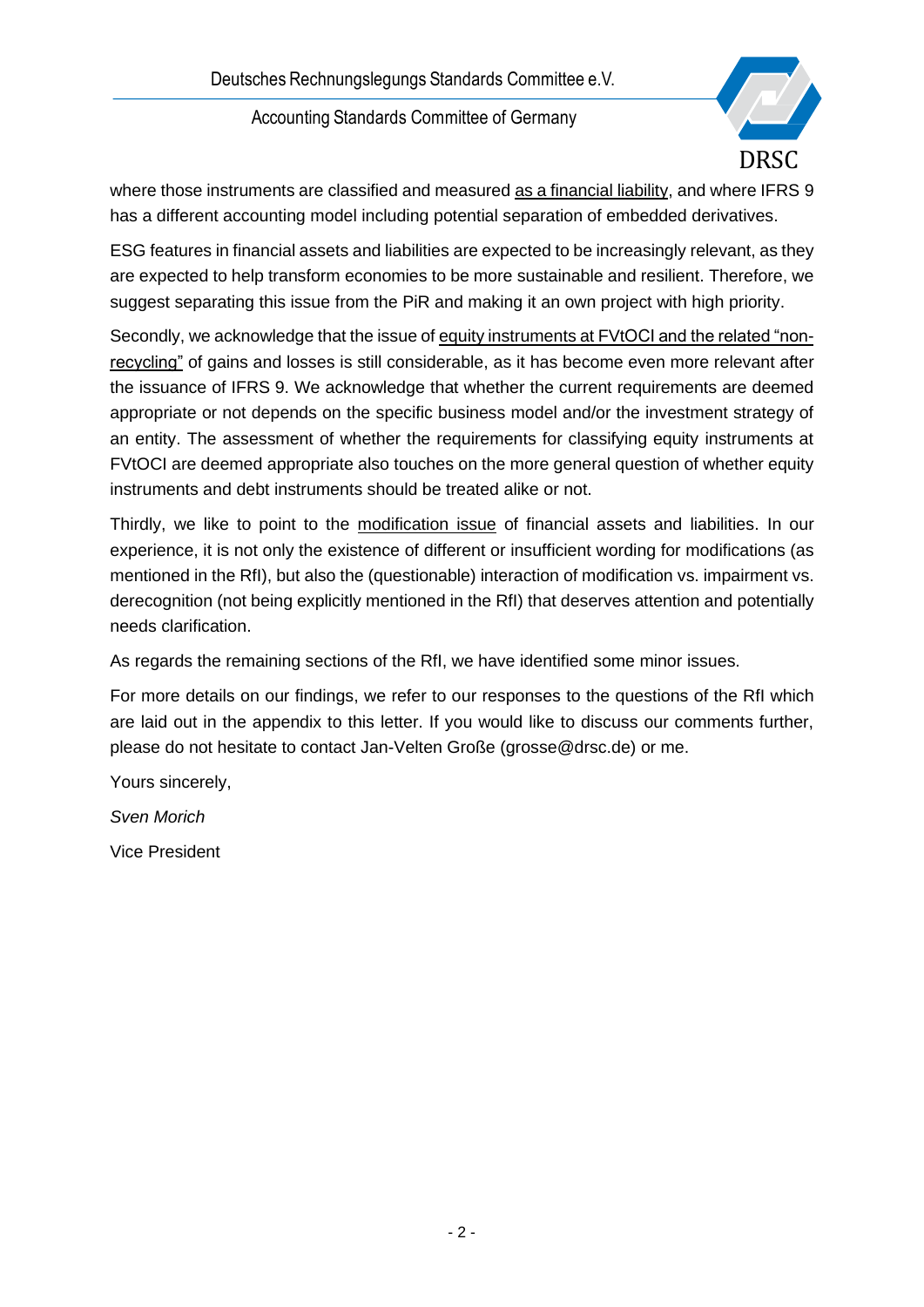

# **Appendix – Answers to the questions in the RfI**

### **Question 1 – Classification and measurement**

*Do the classification and measurement requirements in IFRS 9*

*(a) enable an entity to align the measurement of financial assets with the cash flow characteristics of the assets and how the entity expects to manage them?*

*(b) result in an entity providing useful information to the users of the financial statements about the amount, timing and uncertainty of future cash flows?*

We agree that the classification and measurement requirements as a whole are a principlesbased and useful set of requirements. Overall, we consider them to provide useful information.

While it is not considered an issue, we like to mention that there are a few circumstances under which the measurement base for financial instruments has changed during transition from IAS 39 to IFRS 9. However, those remaining circumstances that involved changes as regards classification and measurement are considerable. The most prominent reason for measurement changes is the non-bifurcation of financial assets with embedded derivatives, resulting in the entire instrument being classified at FVtPL, thus leading to higher volatility in profit or loss. Another case for measurement changes is certain fund investments (including private equity financing) which had been classified as "available for sale" (ie. FVtOCI) under IAS 39, while these are measured at FVtPL under IFRS 9.

### **Q2 – Business model**

*(a) Is the business model assessment working as intended?*

*(b) Can the business model assessment be applied consistently?*

*(c) Are there any unexpected effects arising from the business model assessment? How significant are these effects?*

We confirm that, to our knowledge, the business model assessment does not constitute fundamental challenges or unexpected effects. The only point for discussion was whether, and why, there could be situations that led to a change in the business model.

We take the view that, as intended, there are few circumstances and have been few situations under which changes in the business model occurred and reclassification was required. However, this partly results from the requirements (and respective examples given in IFRS 9) being very, if not too restrictive. As changes of the business model can be necessary and sensible, eg. in case of regulatory reasons, we would welcome further examples to be added to IFRS 9.

Common circumstances that are not allowed for – but might warrant – reclassification are loan syndications. In particular, the requirements for assessing the business model for loan syndications are challenging since determining at initial recognition the two portions of loans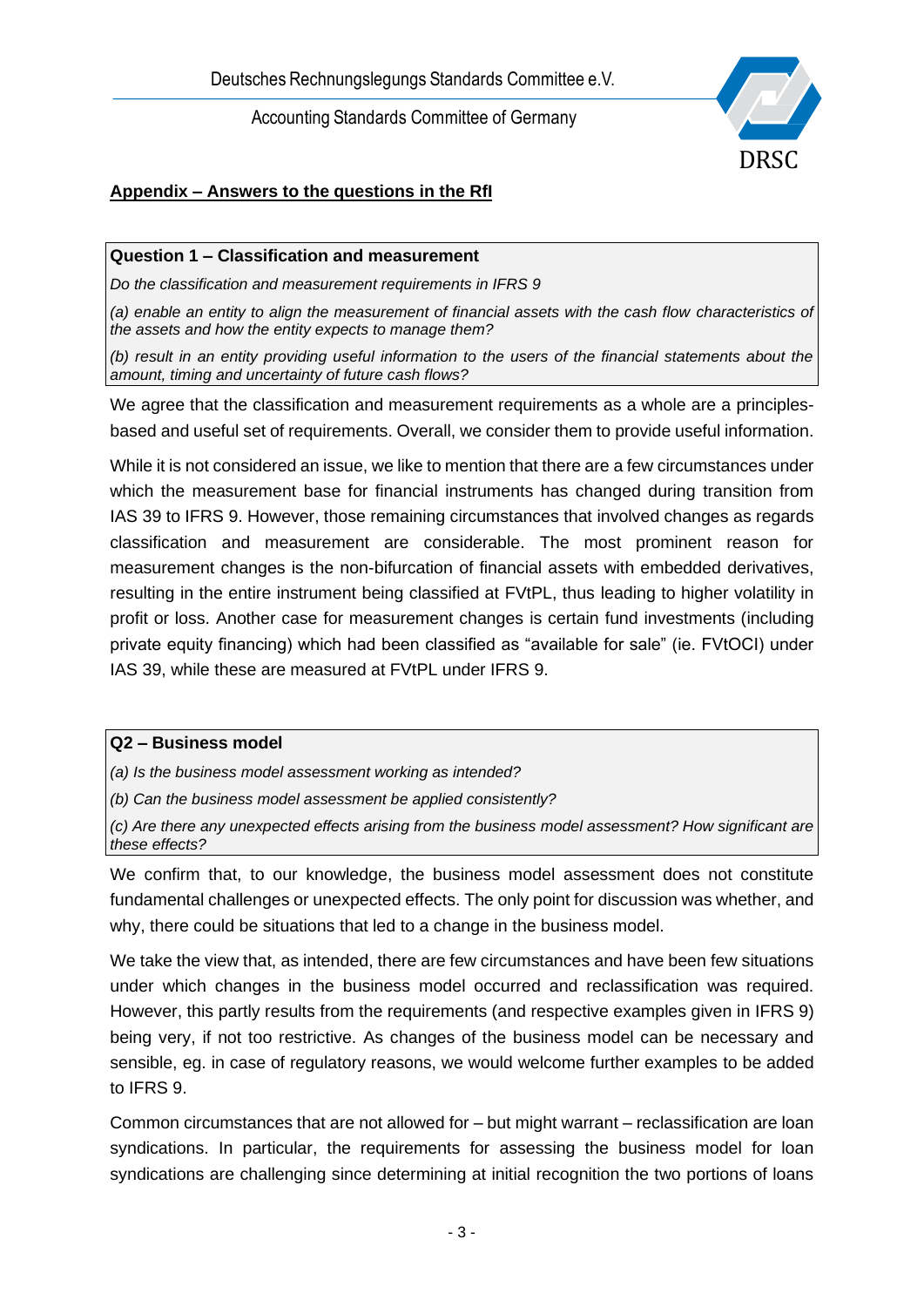

that are expected to be sold and to be retained, respectively, is difficult, if not virtually impossible. In many cases, the portion intended to be sold deviates from the portion finally being sold, due to changed market conditions. If so, the portion of "failed" syndication would be measured at FVtPL until maturity, although the holder's intention is to hold and collect. Therefore, classifying the "two portions" at initial recognition without the ability to reclassify (the deviating amount) when the syndication has been closed has the potential to result in a measurement attribute that is less relevant to users.

This said, under specific circumstances the requirements could appear narrow. Overall, more flexibility to reclassify failed syndications might be beneficial for both prepars and users of financial statements. .

Some constituents, mainly non-financial entities, feel the requirements for assessing the business model to be unduly complex. For many of those entities, considering the business model is rather irrelevant as the business model rarely affects the classification of a financial instrument.

## **Q3 – Contractual cash flow characteristics**

*(a) Is the cash flow characteristics assessment working as intended?*

*If, in your view, useful information could be provided about a financial asset with cash flows that are not SPPI (that is, measured at FV-PL) by applying a different measurement approach (that is, using AC or FV-OCI) please explain: (i) why the asset is required to be measured at FV-PL (that is, why ... cash flows are not SPPI); and (ii) which measurement approach you think could provide useful information?*

*(b) Can the cash flow characteristics assessment be applied consistently?*

*(c) Are there any unexpected effects arising from the cash flow characteristics assessment? How significant are these effects?*

Generally, we consider the contractual cash flow characteristics (CCC) assessment to be wellunderstood and to be part of a robust and principles-based scheme for classifying financial assets. We are aware that the CCC assessment involves the SPPI criterion as the main criterion, of which the definition or understanding of "interest" is a sub-criterion. The "interest" element obviously is the most challenging. Therefore, our following comments mainly focus on the interest issue.

Overall, we support the SPPI criterion as an inevitable condition (along with the business model criterion) for measuring certain financial assets at amortised cost. We also fully concur with the idea of "basic lending arrangements", which is pictorial for financial assets for which amortised cost provides the most decision-useful measurement base.

Given recent developments in business and financing practices, the definition and understanding of interest in this respect increasingly appear challenging. As is explicitly described as "Spotlight 3.1", ESG elements are the most apparent trend causing challenges. While the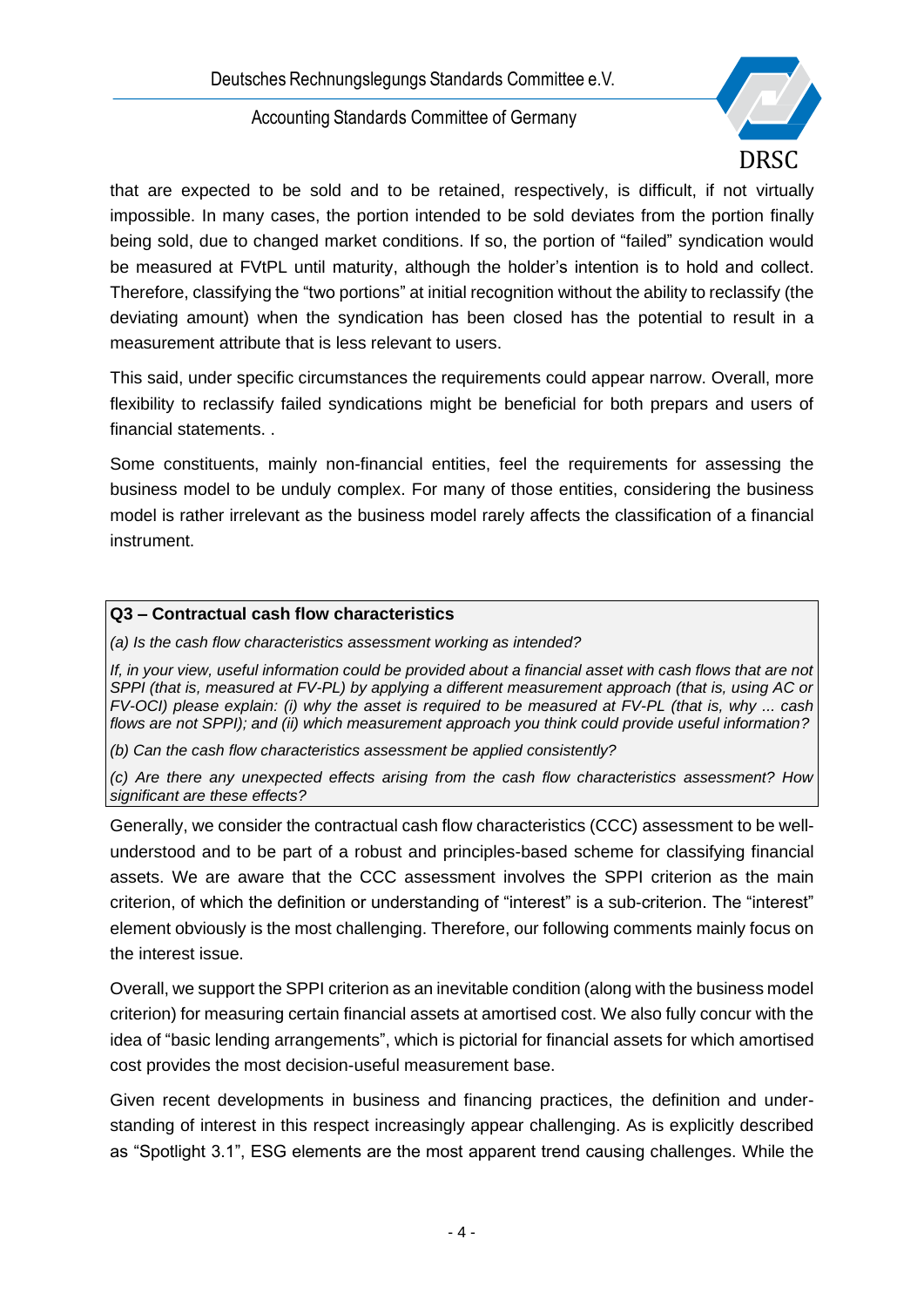Deutsches Rechnungslegungs Standards Committee e.V.

Accounting Standards Committee of Germany



issue and its very recent discussion appear largely political, our discussion – and the following comments – focus on a conceptual perspective.

We are convinced that financial instruments with ESG features will become more and more relevant, and soon will (if not already) appear to be usual or common. This said, we think that the current understanding of basic lending arrangements and the nature of payments they comprise is on the way to fundamentally change. This is proven as current discussions tried to sort out how these fit into the understanding of "interest" payments and, consequently, of "basic lending arrangements" – with no consensus.

Addressing the challenge of the CCC assessment (including the SPPI test) in light of financial instruments with ESG and/or variability features would, from our perspective, require two steps – thereby answering the two main questions:

- The first step is to reiterate, and potentially clarify, the general principle of why (and which) financial assets warrant being classified at amortised cost – along with interest to be recognised applying the effective interest rate (EIR) method. This would involve answering the key question of *whether* and why *instruments with ESG and/or variability features* should be *measured at amortised cost or at FVtOCI*. This also touches on considerations about whether the EIR method is sufficiently robust and applicable for this set of instruments and leads to decision-useful information, and a fair presentation in the statements of financial position and performance.
- The second step is to reconsider, and potentially amend, the criterion for defining which characteristics of a financial instrument lead to the use of the EIR method. This second step would include answering the question of *to what extent* (ie. "which") *instruments with ESG and/or variability features should use the EIR method*. This would involve the consequential question of whether and how the CCC criterion might require to be amended. Apart from these technical aspects, this would also touch on cost-benefit constraints from both, the users' and the preparers' perspectives.

This said, our view is that both steps require re-consideration, in the light of new market developments, of whether the definition of interest and the current rationale underpinning the idea of a basic lending arrangement are still robust elements of the CCC assessment as one criterion – along with the business model assessment as another criterion – for classifying financial assets.

Assuming – as a result of the first step – that (at least some) instruments with ESG and/or variability features should be measured at amortised cost, we think searching for a solution – as the second step – should focus on how the current definitions of "interest" and "basic lending arrangements" in IFRS 9 could be amended. We have identified two alternatives – and clearly prefer the second. The first is: retaining these two current definitions, but adding an exemption allowing for certain financial instruments with ESG and/or variability elements (yet to be defined or ring-fenced) to be measured at amortised cost, although failing the SPPI test. The second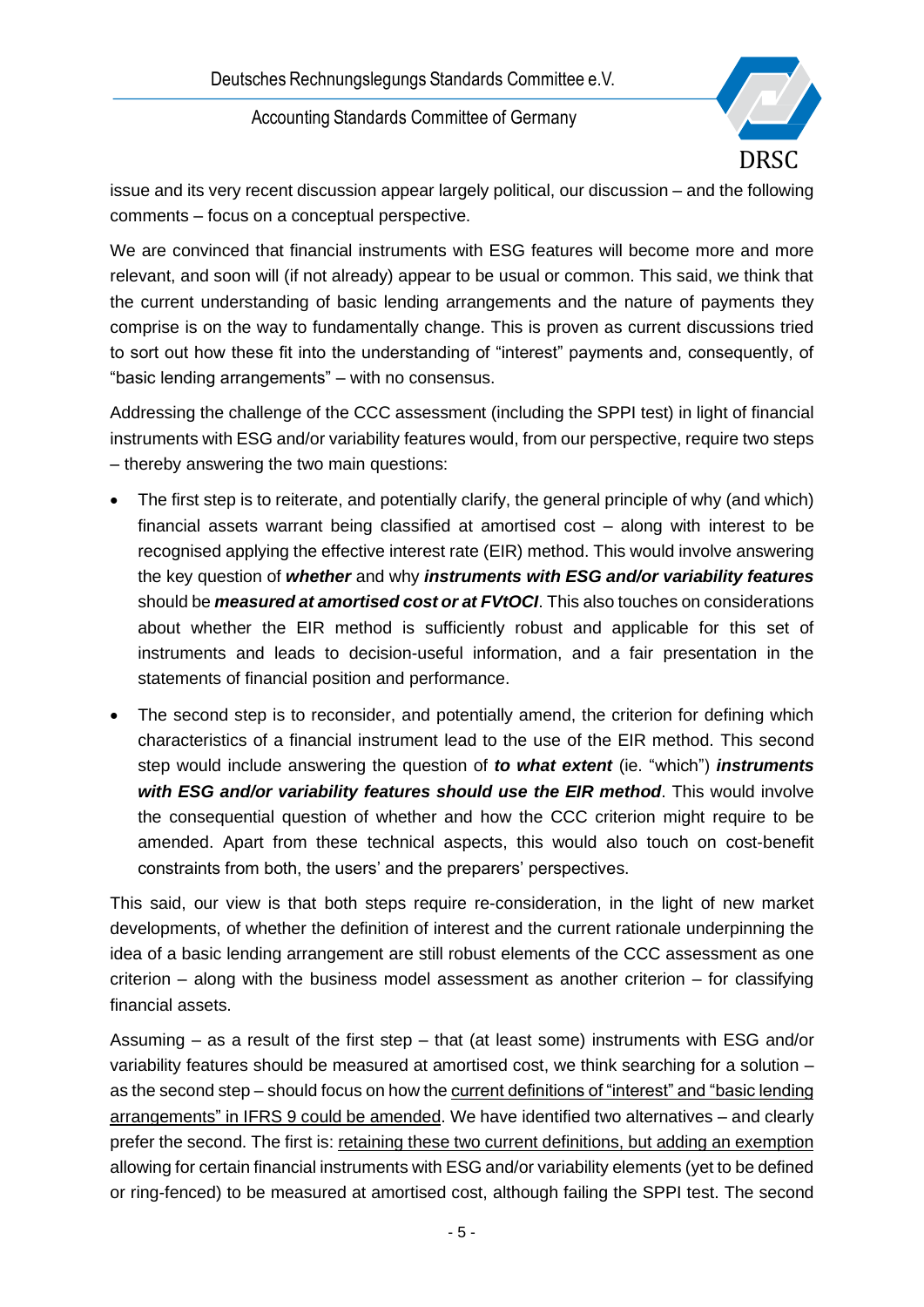

is: amending these two definitions to allow those instruments to be considered as "basic lending arrangements" and (at least some) ESG features to be an interest/pricing component.

Obviously, both alternatives are based on the same premise: We are confident that financial instruments comprising ESG features will become common financing instruments. Our conviction derives from the following line of thinking: The current understanding and definition of interest comprise four elements – compensation for time value of money, for liquidity and credit risk, for other costs, and a profit margin. This understanding is well-known and has been broad consensus based on which lending arrangements are "basic" so far. In our eyes, this might not hold for the future. Already as of now, the defined interest elements have proven, while accepted, as partly unclear and hard to distinguish (eg. which part compensates for risks and which part is the remaining profit). Recently, when discussions around the nature of ESG elements emerged, they appear partly compensating for risk, the remainder appears to be something else (yet to be defined). Currently, many stakeholders start understanding that ESG features are part of a new understanding of interest. Maybe these elements constitute a new pricing/interest component, maybe they are part of another existing component, or both.

This all said, we take the view that it seems worth and appropriate to think about amending the definition of "interest" by adding another component – ie. a new "interest building block". We acknowledge that it seems difficult to depict this component, and to label it. However, if the way how to solve the "interest issue" were determined, developing the particular definition and determining which (ESG and/or other) features shall be comprised – and which not – would be easier to start with. The latter one is surely an exercise which stakeholders should, and will, be ready to participate in. For the time being, it appears too early in the review process for making more precise suggestions as regards the definition of those components.

Following the previous arguments, it is to be expected that such financial instruments with ESG and/or variability elements held under a 'hold to collect and sell' business model would also continue to provide useful information when classified at FVtOCI applying the EIR method.

Overall, we feel that providing clarity on these issues is urgent. Therefore, we suggest resolving these issues separately from other issues that potentially emerge from this PIR as a standalone and high-priority project.

Finally, we like to point to another aspect. As regards financial instruments with ESG features, considering their classification as financial assets is not the only challenge, as there is also the debtor's perspective where those instruments are classified and measured as a financial liability. For some constituents, in particular non-financial entities applying IFRSs, this perspective is indeed the main question when examining the accounting implications of ESG elements. The question is whether those features comprise an element for which separation from the host contract is (or should be) required, or allowed. While we have yet no straight proposal on how to answer this question, one potential idea is that a financial instrument – as an asset – failing (or meeting) the SPPI criterion could determine whether the same instrument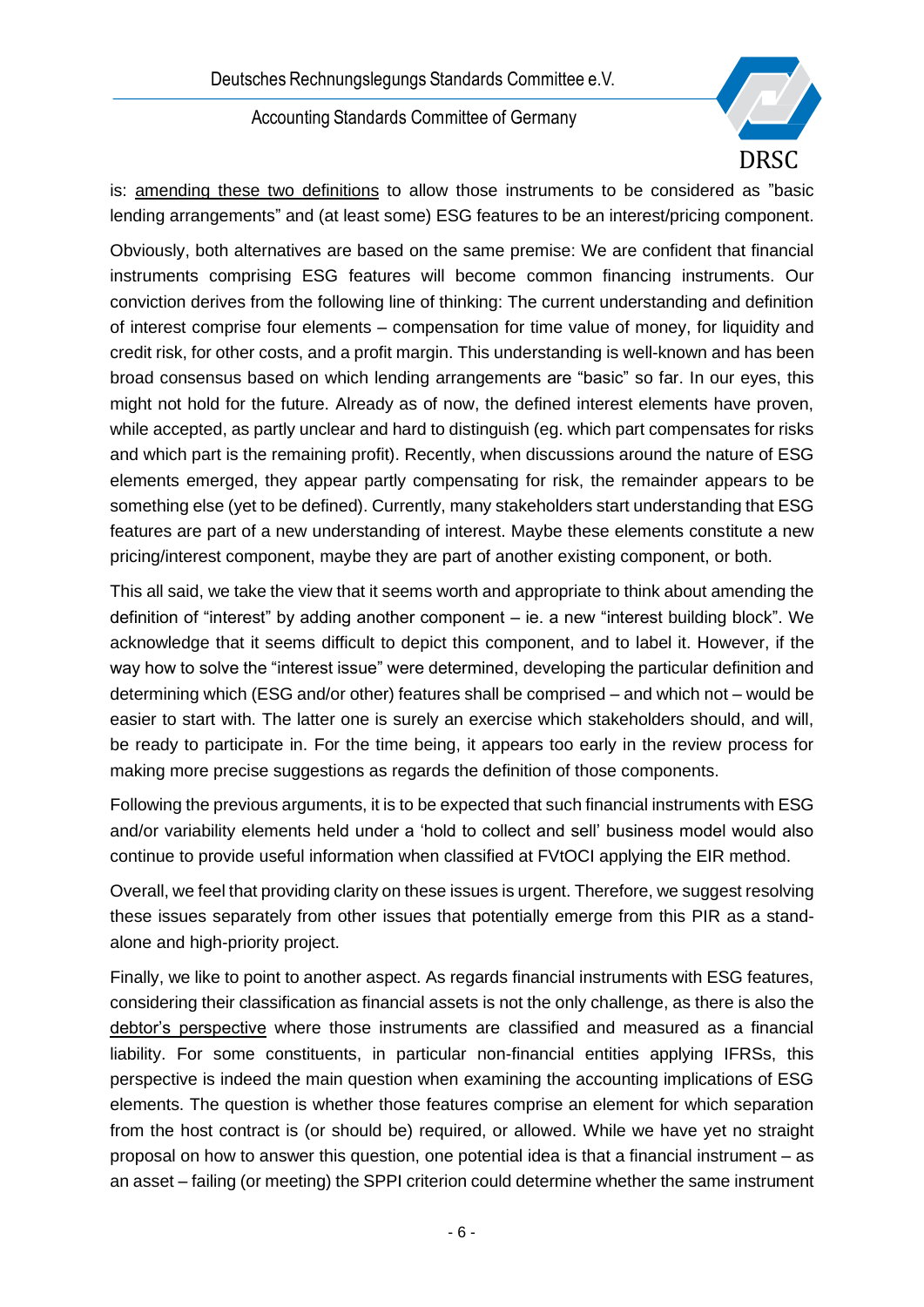

– as a liability – does (or does not, respectively) comprise an embedded element to be separated from the host.

### **Q4 – Equity instruments and other comprehensive income**

*(a) Is the option to present fair value changes on investments in equity instruments in OCI working as intended?*

*(b) For what equity instruments do entities elect to present fair value changes in OCI?*

Initially, we like to state that the FVtOCI option for equity instruments is broadly used for investments in the insurance industry and, to a lesser extent, in other sectors like banking. For both sectors, investments in equity instruments as well as in debt instruments are part of the same overall investment strategy. Therefore, especially these sectors perceive the current requirements still creating room for discussion, if not for improvement. Contrary to this, other (non-financial) sectors do not challenge the current requirements, in particular the nonrecycling issue. These deviating views result from different business models: While in many industries the FVtOCI measurement mainly applies to strategic investments, in some others (especially insurance) a significant population of equity instruments is classified at FVtOCI.

Notwithstanding this, assessing the requirements for classifying and measuring equity instruments involves assessing the respective requirements for debt instruments. Considering both is a high-level subject of general principles that basically affect all sectors. For long, two issues have emerged and have been subject to controversial debate, and both have not been solved so far:

- 1. Distinguishing equity from debt instruments which remains, to some extent, unsatisfactory and artificial.
- 2. Nature and extent of a different accounting treatment for equity and debt instruments.

The main aspect of the latter is that for instruments measured at FVtOCI, recycling vs. nonrecycling is perceived by a majority of stakeholders as constituting a disruption in recognising gains and losses over the entire investment period. This involves three sub-issues: (i) the (appropriate) timing for recognising gains/losses, (ii) the distinction of impairments vs. other changes in fair value, and (iii) the understanding of the nature of other comprehensive income.

While arguments for or against the current requirements in IFRS 9 (and IAS 32) are well known and have not fundamentally changed over time, their assessment might have changed since the issuance of IFRS 9 and might be different for different stakeholders.

As of today, entities within nearly all sectors have sufficient experience in accounting for investments under IFRS 9. We are aware that most insurance companies have not applied IFRS 9 yet, but after having implemented the requirements they are able to determine and anticipate whether, and how, the IFRS 9 requirements comprise challenges on accounting for their investments. Both, current experience as well as anticipations underline our view that the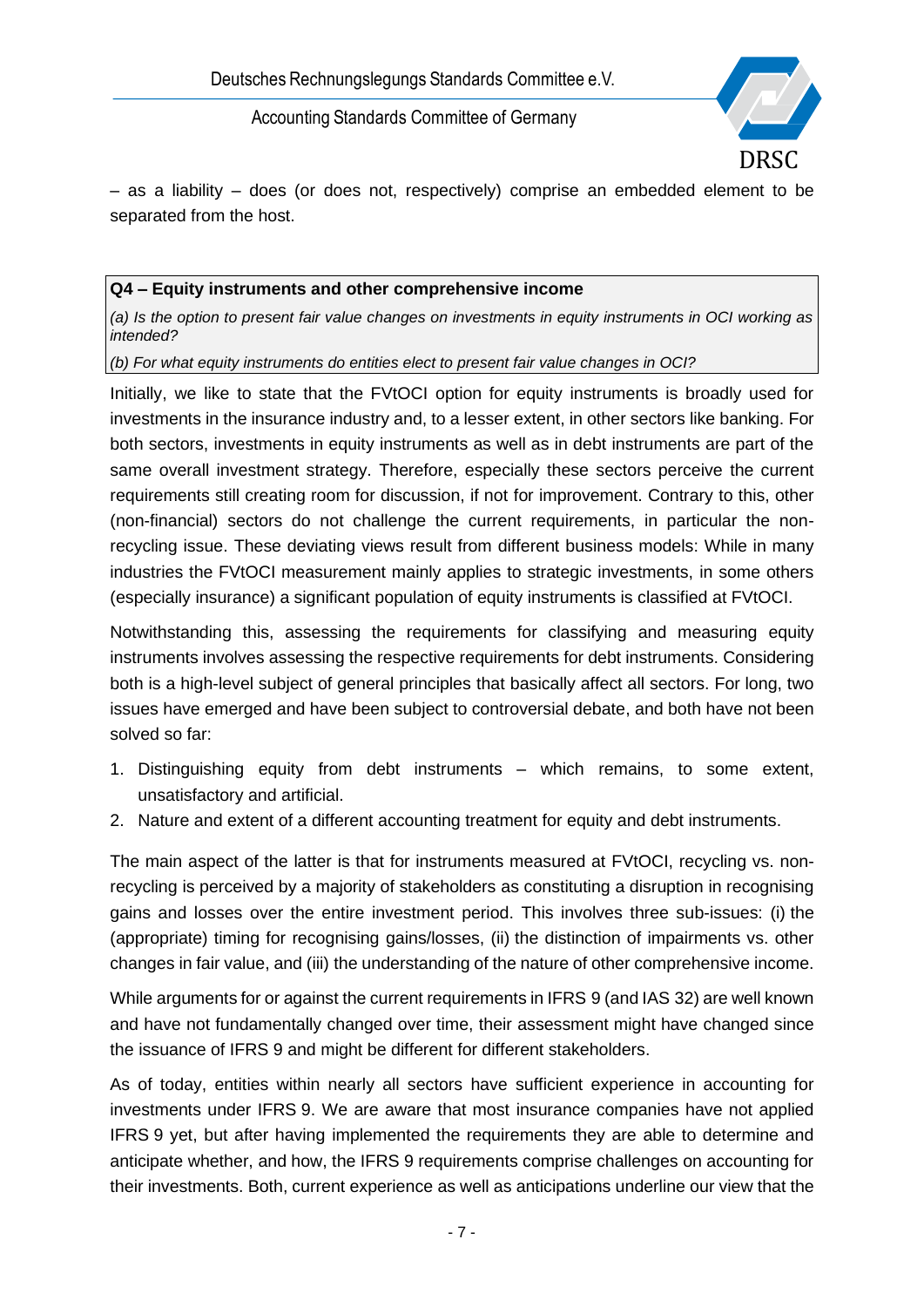

non-recycling of gains and losses in the FVtOCI option for equity instruments (vs. recycling for debt instruments) constitutes a disparity, thus appears inappropriate, under particular business models.

Given this disparity persisting, distinguishing equity from debt instruments is extremely, but unnecessarily crucial. This assessment surely holds for any business model. If, instead, accounting for both types of instruments were aligned, this would – at least for certain business models or investment strategies – better reflect the economics of such investments that involve both types of instruments.

Overall, it seems worth reconsidering whether, and for which business models or industries, the current classification scheme for equity and debt instruments (comprising different measurement bases as well as different earnings' recognition patterns, and involving the distinction of both) appears appropriate or whether, instead, measuring equity instruments and debt instruments alike could be a favorable principle. Considerations in this regard may also have to include the impairment model for the affected instruments.

## **Q5 – Financial liabilities and own credit**

*(a) Are the requirements for presenting the effects of own credit in OCI working as intended?*

*(b) Are there any other matters relating to financial liabilities that you think the Board should consider as part of this PIR (apart from modifications, which are discussed in Section 6)?*

To our knowledge, the requirements work as intended.

We are neither aware of unintended consequences nor of any other matters.

## **Q6 – Modifications to contractual cash flows**

*(a) Are the requirements for modifications to contractual cash flows working as intended?*

*(b) Can the requirements for modifications to contractual cash flows be applied consistently?*

First, we like to confirm that there is a different wording for modifications of financial assets and financial liabilities, which has led to difficulties in practice. While this is mentioned in the RfI as an issue, we are aware that many entities have developed accounting practices under IFRS 9 overcoming those difficulties. However, this goes along with some diversity in practice. This said, we would not oppose were the current wording of the modification requirements eventually be clarified, as this issue has been discussed for years but was not brought nearer to a solution.

Nonwithstanding this, we like to point to another (and more urgent) issue not mentioned in the RfI. In our view, the interaction of modification vs. impairment vs. derecognition requirements deserves attention and needs clarification. This may be illustrated by two common examples: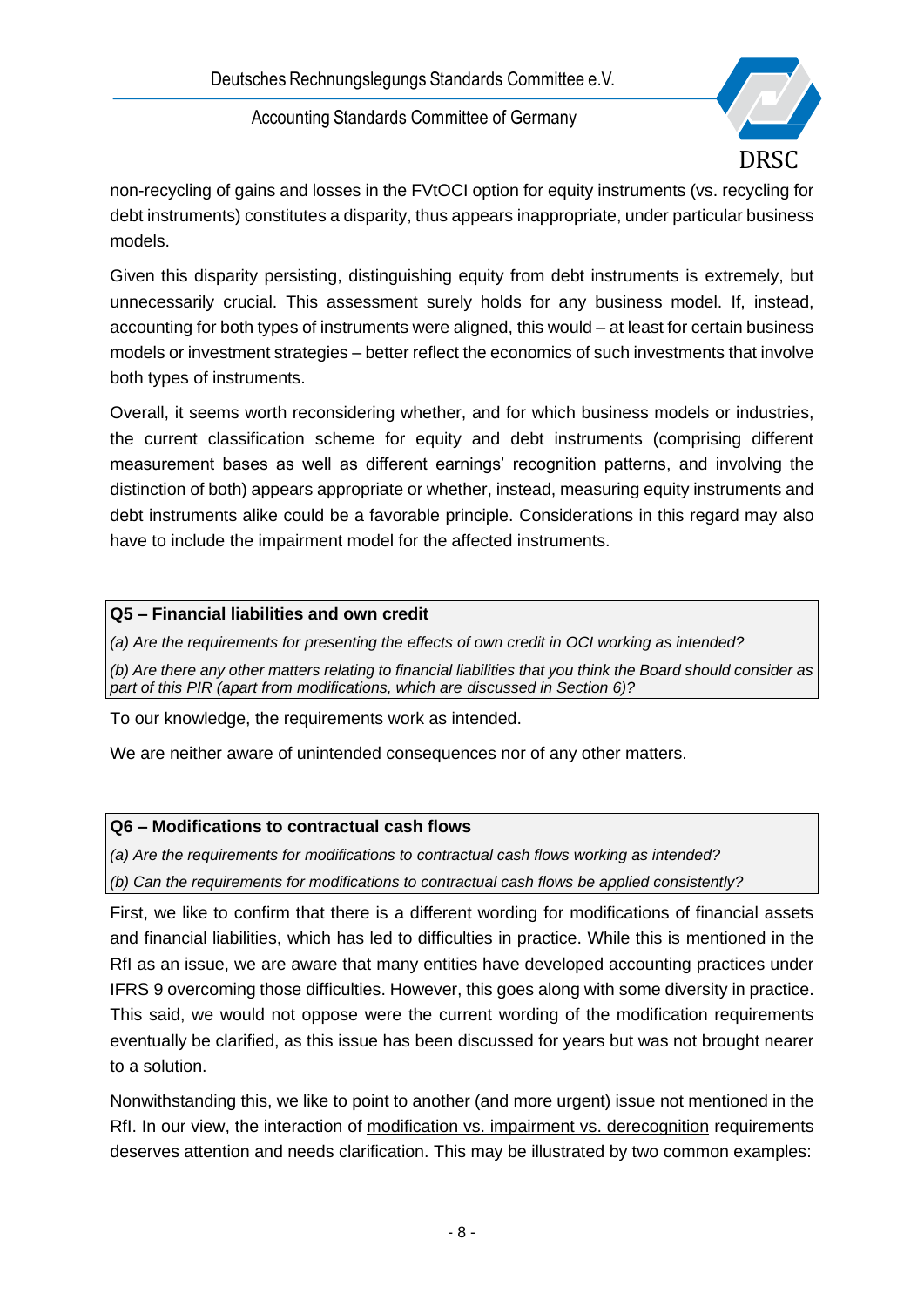

- Given financial instruments with "stage 3 impairments", modifications often are an obvious consequence. If so, it is unclear, thus challenging, how to separate (and separately recognise) "modification" losses from impairments or write-offs.
- Given a financial instrument being modified due to legal requirements, this sort of a "nonactive" modification may lead to derecognition. If so, derecognition appears counterintuitive or even inappropriate.

If clarifying the modification requirements was intended, we suggest not only improving the different wording for (financial) assets and liabilities in this respect, but also addressing the interaction with derecognition (or partial derecognition) and with impairment requirements, which appears as a useful and comprehensive approach for addressing the modification issue.

## **Q7 – Amortised cost and the effective interest method**

*(a) Is the effective interest method working as intended?*

*(b) Can the effective interest method be applied consistently?*

In general, we deem the EIR method working as intended.

However, we like to note that applying the EIR method can be challenging whenever interest rates are subject to conditions and/or estimates. While this is apparently not a new finding, the room for inconsistent application has increased and still is increasing, along with the increasing number and variety of financial instruments with ESG and/or variability features.

Although this issue is already acknowledged as "Spotlight 7" in the RfI, we think that its implications might be underestimated. While instruments with ESG features might currently be the most prominent set of examples for the EIR method to be challenging – and the amortised cost measurement to be on trial –, there are also other cases (eg. most recently the TLTRO III programme) with interests rates subject to variability.

The more interest rates depending on "features" and estimates become usual, the more the EIR method and its implication reach their limits. One challenging aspect is the principle behind the implication of whether, and why, changes in (estimated) cash flows lead to adjusting the EIR or to adjusting the carrying amount ("catch-up"). Another challenging aspect is that whenever the EIR method is applied inconsistently, applying the EIR method – and measuring financial instruments at amortised cost – might appear inappropriate. Hence, the latter aspect constitutes a vicious circle of inconsistent application of the EIR and reservations regarding amortised cost measurement. One way of unbundling could be relaxing the requirements for adjusting the EIR (see IFRS 9.B5.4.5 et seqq.).

To sum up, we underline that the issue of "applying amortised cost measurement and the EIR method" is closely related to the issue of "contractual cashflow characteristics" (ie. to what extent uncertain cash flows allow for amortised cost measurement). Therefore, we conclude that both issues need to be considered, and solved, jointly.